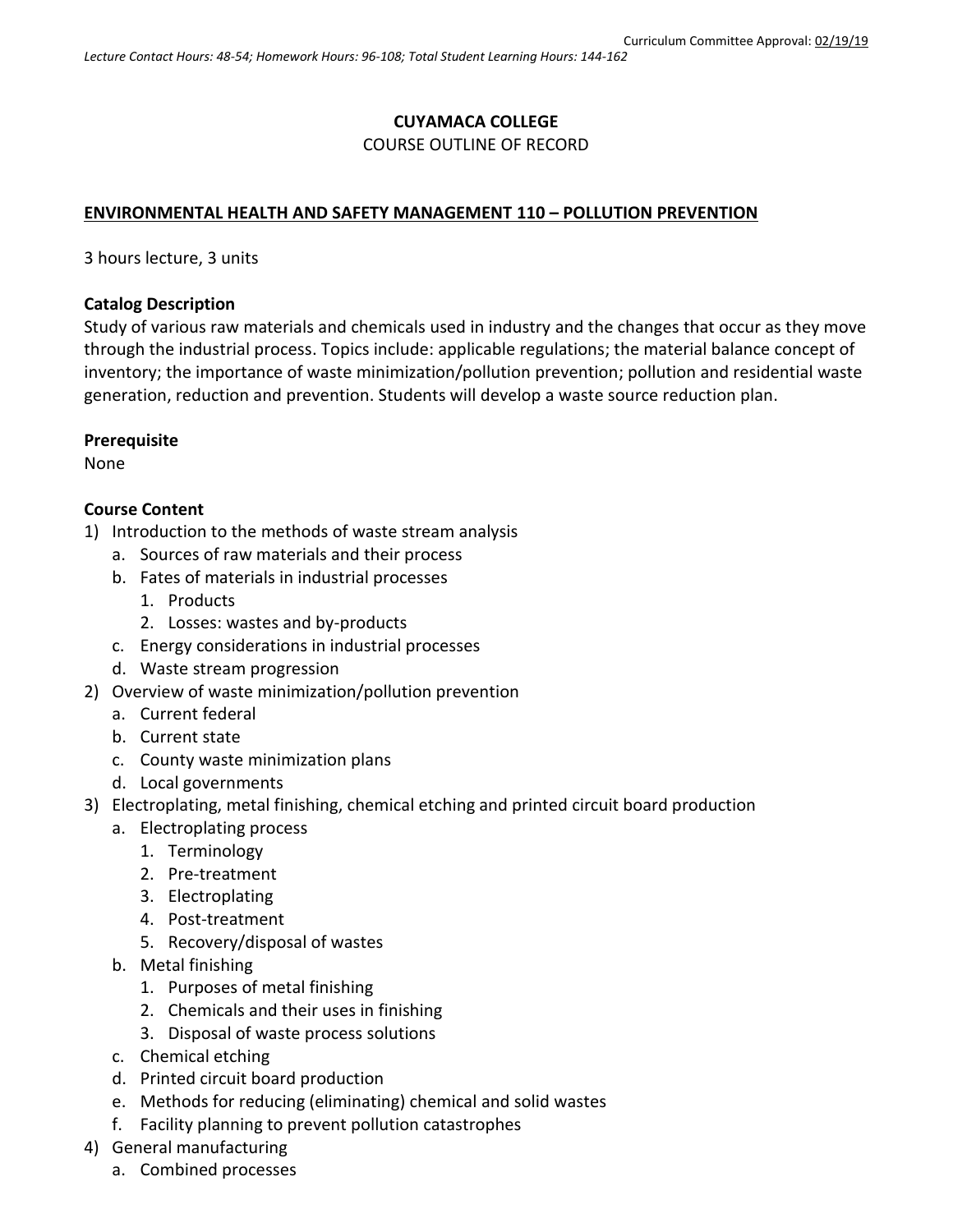- b. Importance of trade associations
- c. Regulatory considerations
- d. Case study
- 5) Printing and graphic reproduction
	- a. Printing process
	- b. Applicable regulations
	- c. Case study: material balance
- 6) Auto service industry
	- a. Overview of process and waste streams
	- b. Applicable regulations
	- c. Case study: material balance/minimization
	- d. Consumers role
- 7) Biotechnology
	- a. Overview of process and waste streams
	- b. Applicable regulations
	- c. Case study: material balance/minimization
	- d. Government facilities
	- e. Private facilities
- 8) Processes in agriculture
	- a. Pesticides and their applications
	- b. Fertilizers and their applications
	- c. Applicable regulations
	- d. Reduction of wastes
- 9) Source reduction programs
	- a. Overview of plans/programs
	- b. Developing plans/programs
- 10) Survey of consumer services industry
	- a. Auto sales/car washes
	- b. Dry cleaners/laundromats
	- c. Painting industry
	- d. Photo processing
	- e. Home repair
- 11) Residential hazardous waste generation/minimization/prevention
	- a. Applicable regulations
	- b. Waste generation/reduction/prevention

# **Course Objectives**

Students will be able to:

- 1) Describe and evaluate waste stream and hazardous materials generation.
- 2) Describe waste generator requirements and limitations.
- 3) Define and evaluate waste stream reduction and minimization methods.
- 4) Distinguish appropriate terms common to pollution prevention in industry.
- 5) Compare and contrast federal, state and local pollution prevention laws.
- 6) Describe agencies that regulate hazardous pollution and compliance.
- 7) Describe and apply waste stream reduction methods.
- 8) Describe pollution prevention requirements.